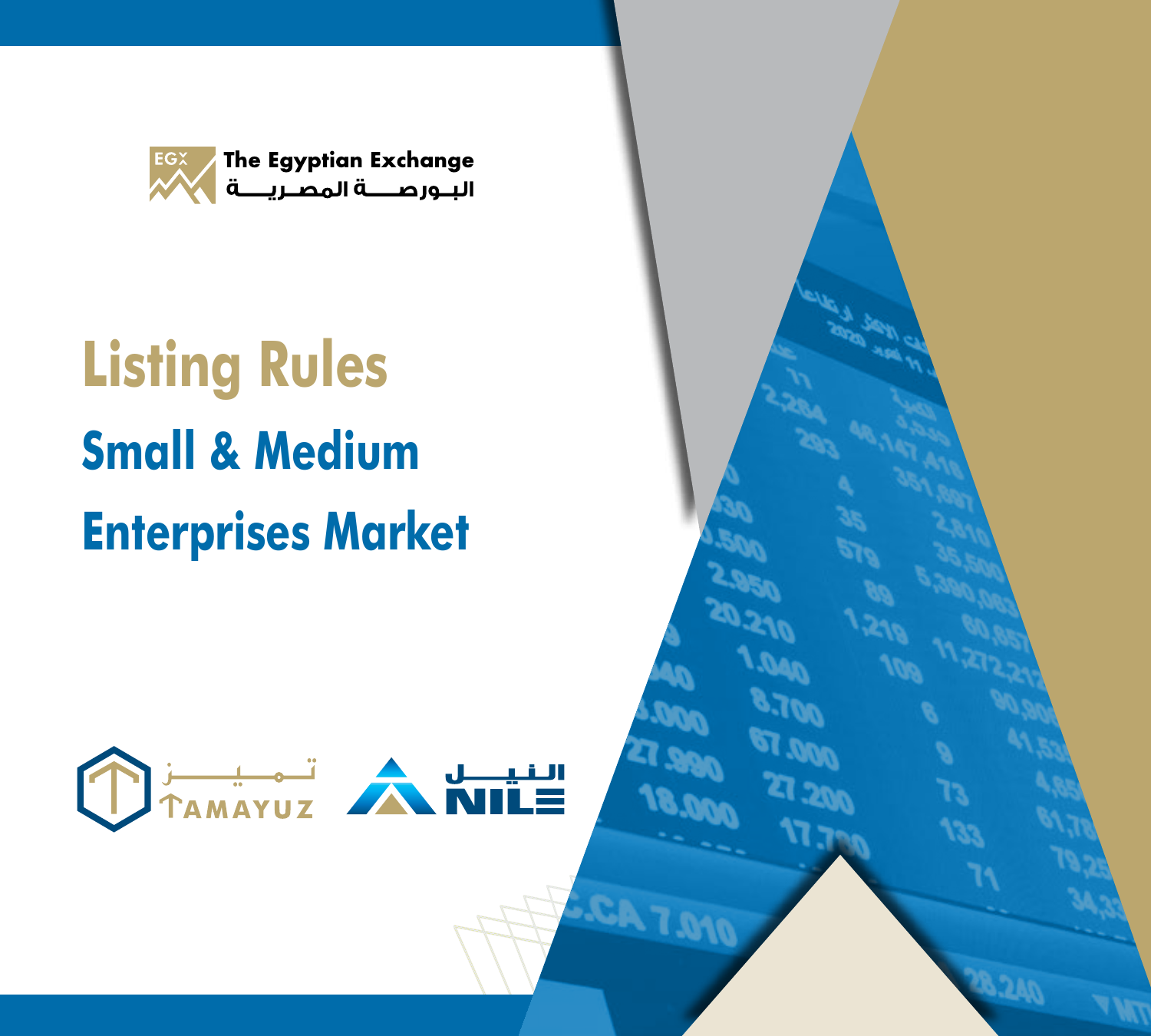# **Contents**

Introduction SMEs Market Role & Advantages How to List? Does your Company Fulfill the SMEs Market Listing Requirements? Main Documents Required for Listing at the SMEs Market IPO Prospectus Steps of Listing Process

2

4

6

 $\bullet$ 

18

27

14

9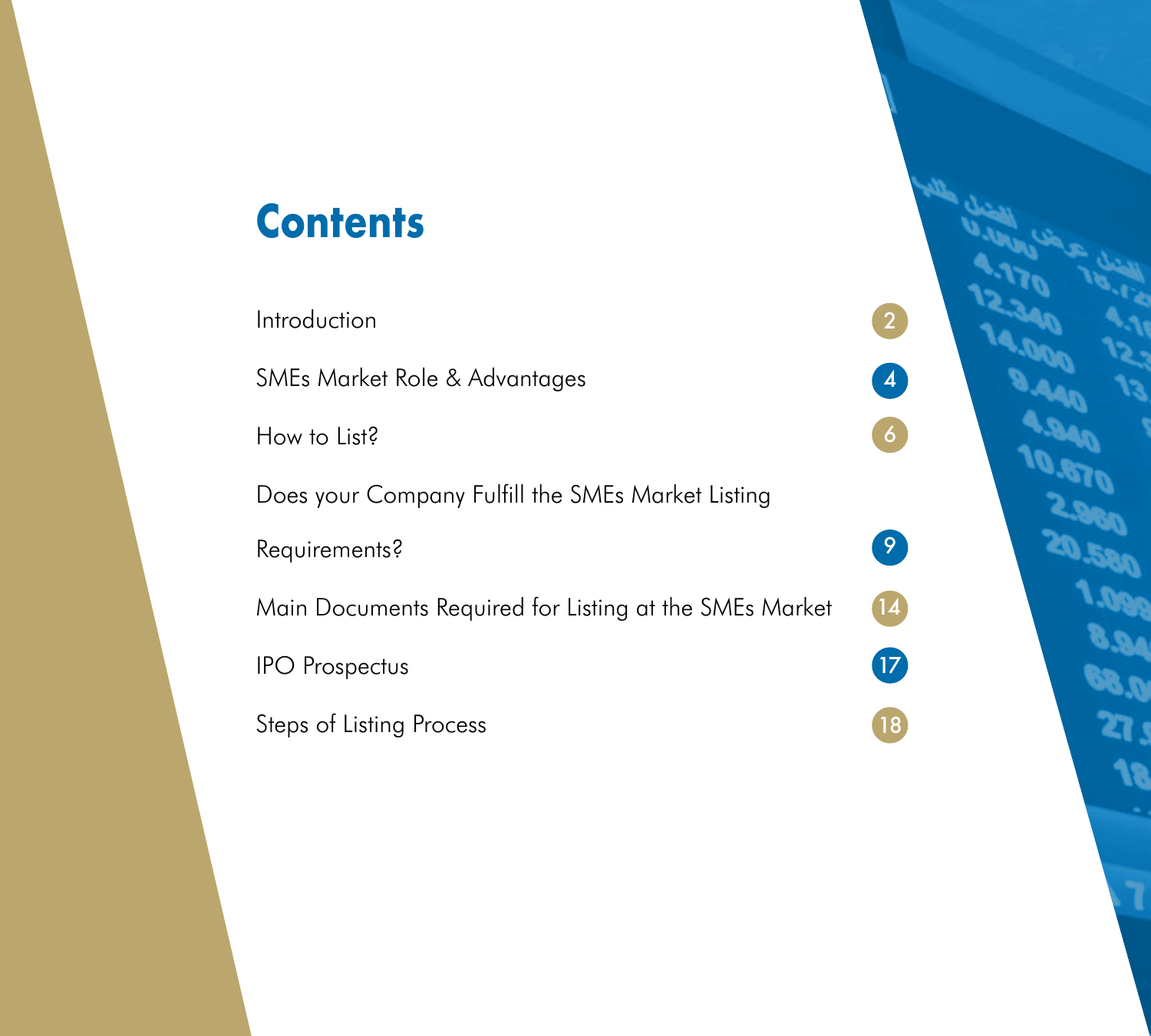

# **Introduction**

Small and Medium Enterprises (SMEs) play a vital role in the economic development and in creating job opportunities; however, these companies face difficulties in acquiring the necessary finance to fund their expansion plans through banks.

Accordingly, The Egyptian Exchange (EGX) cooperated with the specialized entities to establish the first SMEs market in the region. This market provides SMEs significant financing opportunities from one side and from the other side new investment prospects for investors to diversify their portfolios.

Worth noting that the SMEs Market is part of EGX where the trading is done through EGX trading system.

#### **SMEs Market…. Source of Finance**

The Egyptian SMEs Market is the first specialized market in the region that aims at SMEs development in the region, Middle East and North Africa through providing them with necessary financing to expand and grow.

This market is established after in-depth study to fulfill the needs of both investors and SMEs. Similar experiences have proven their success in assisting those companies to grow and expand by providing them with the necessary funding via investors who see potential in investing in SMEs.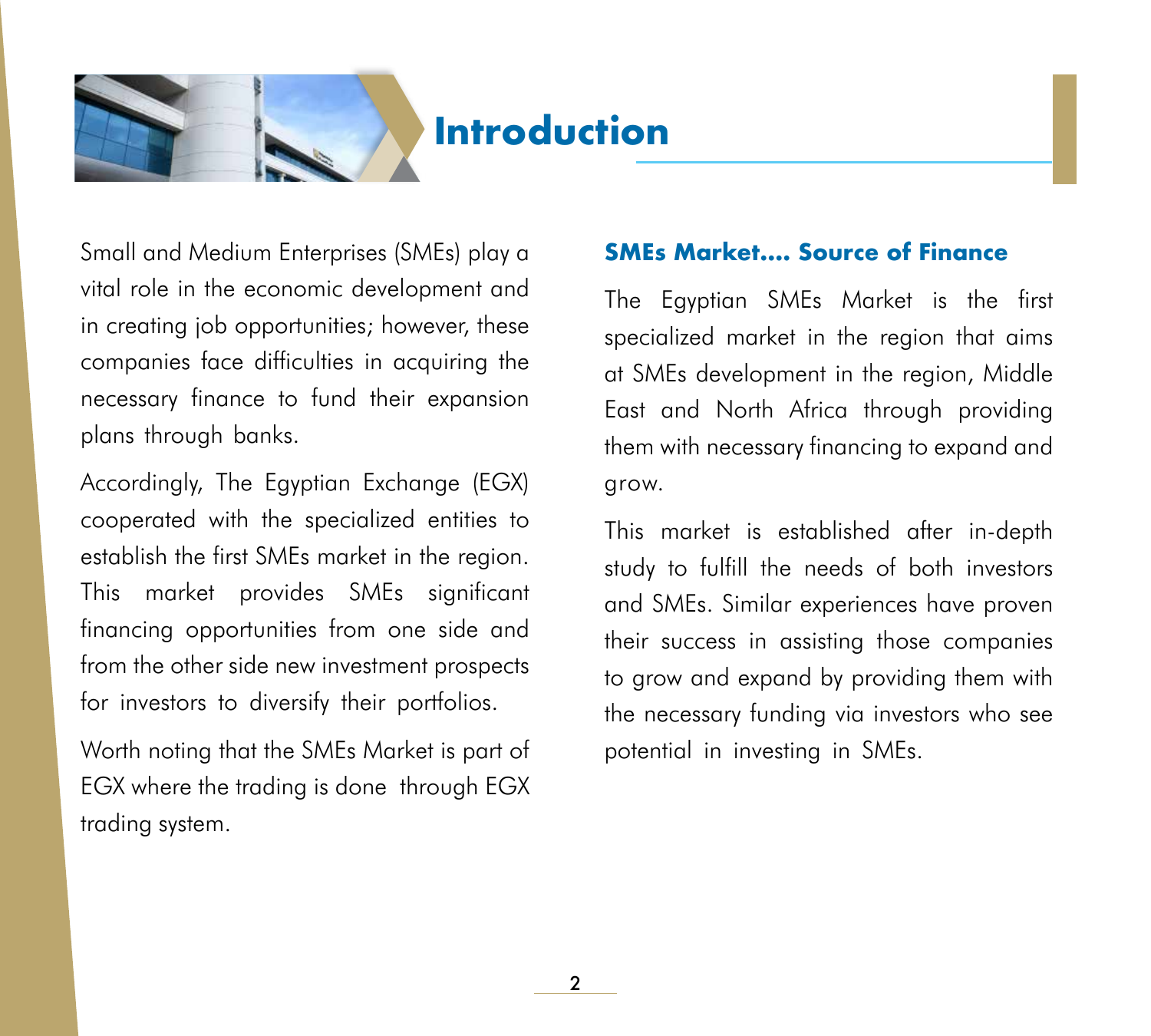#### **Target Companies**

This market targets promising SMEs from all market industries and does not have restrictions on any geographical locations including family businesses after obligating to the listing rules.

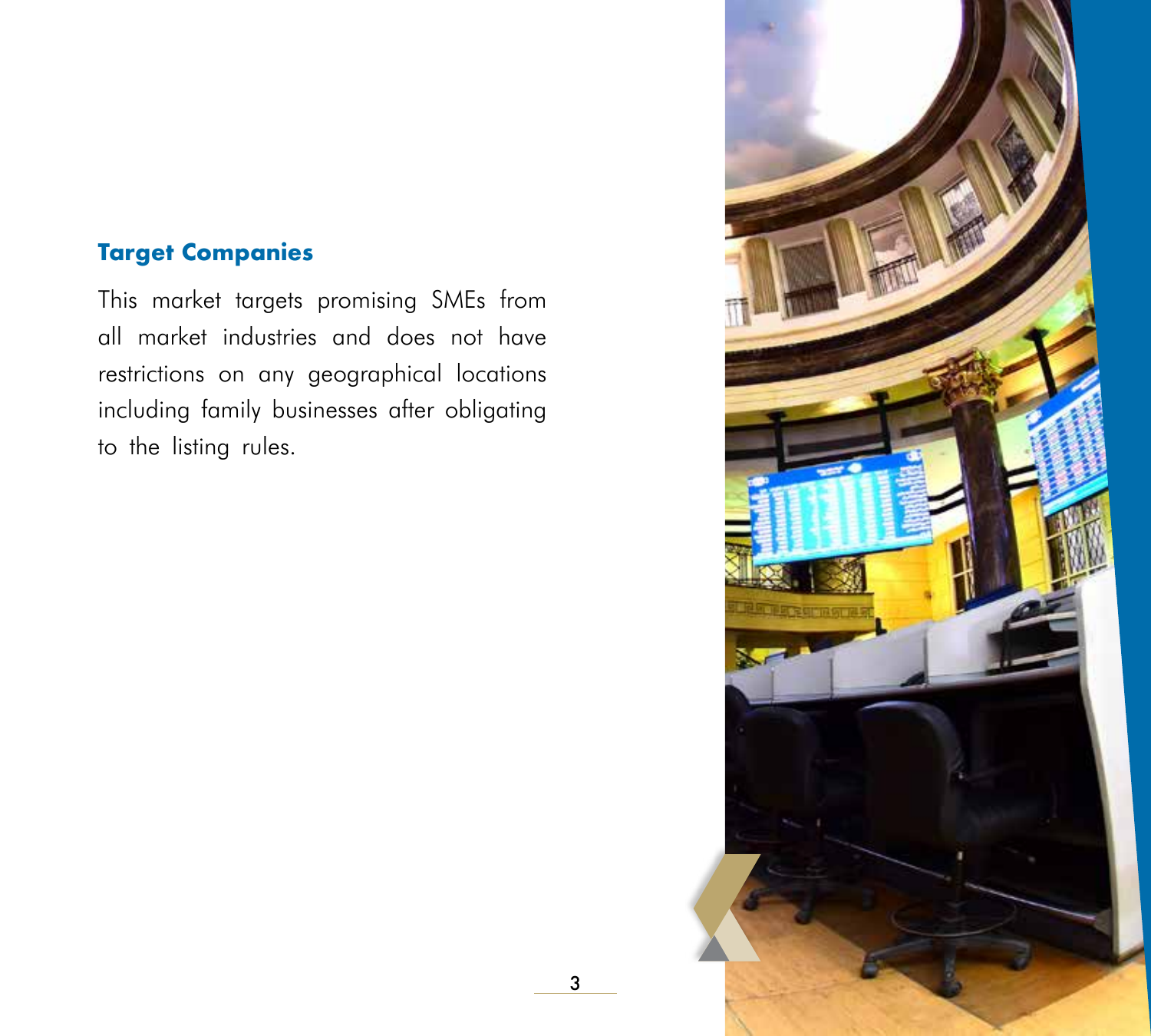

# **SMEs Market Role & Advantages**

Listing on the SMEs Market provides SMEs with a significant funding opportunity, not needing to resort to direct borrowing from banks.

### **SMEs Market Promotes Sustainable Development**

SMEs Market is a gateway for promising SMEs to offer their shares in the market to investors. This market is also effective in transforming family owned companies or companies that are controlled by a limited number of shareholders to listed shareholding companies that offer their shares to public offering or private placement, which allows these companies to get financing via capital increase. This guarantees SMEs sustainability and growth within an efficient market; hence, continuously initiates job opportunities, which

4

will be reflecting positively on the national economy.

#### **Importance of SMEs Market**

The SMEs market enhances the companies' capabilities to face the challenges arising from the altered economic conditions; consequently, it protects them from failure and collapse. In addition, the SMEs Market offers the companies the following:

Acquiring unlimited financing smoothly, without any complicated procedures as no guarantees to develop the businesses is required. However, the market proposes companies' sustainable growth.

A vast pool for Egyptian and foreign investors looking for promising companies to finance and invest in.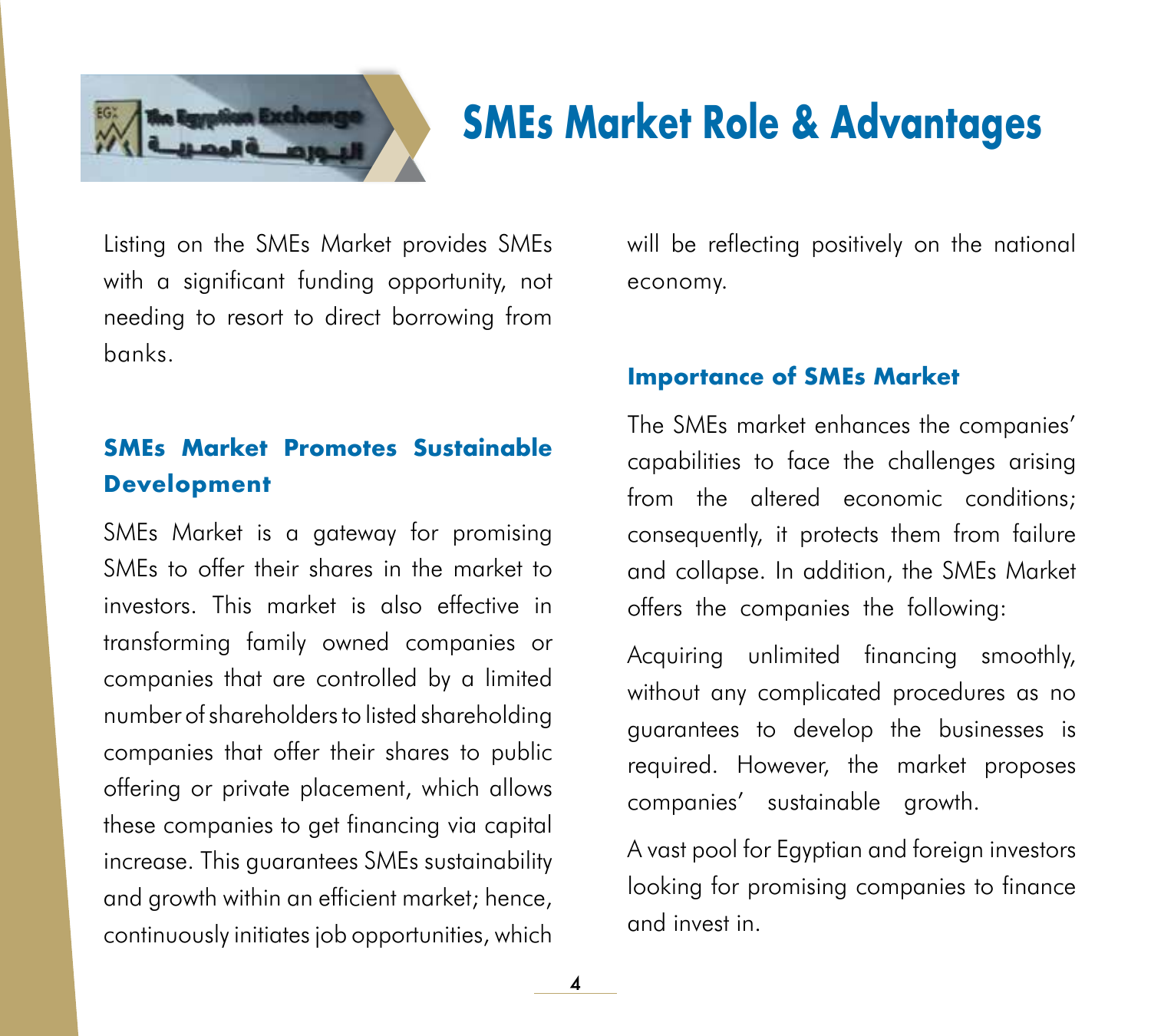

Investment Banks and Fund Managers target companies listed on the SMEs Market to invest in and develop these companies' management, marketing, technological systems etc.

Listed companies on SMEs Markets worldwide witnessed remarkable growth after acquiring the required financing to fund their growth.

Being listed on the stock market facilitates for the company the banking facilities.

Listed companies have a strong position in front of customers and suppliers as well as banks as they are confident that these companies oblige to strong financial and legal standards.

Listing on the SMEs Market facilitates the mergers of small companies to form highly competitive entities.

Providing free advertising for the company and its products.

Efficient trading infrastructure that facilitates faster transfer of ownership at fair pricing mechanism based on supply and demand.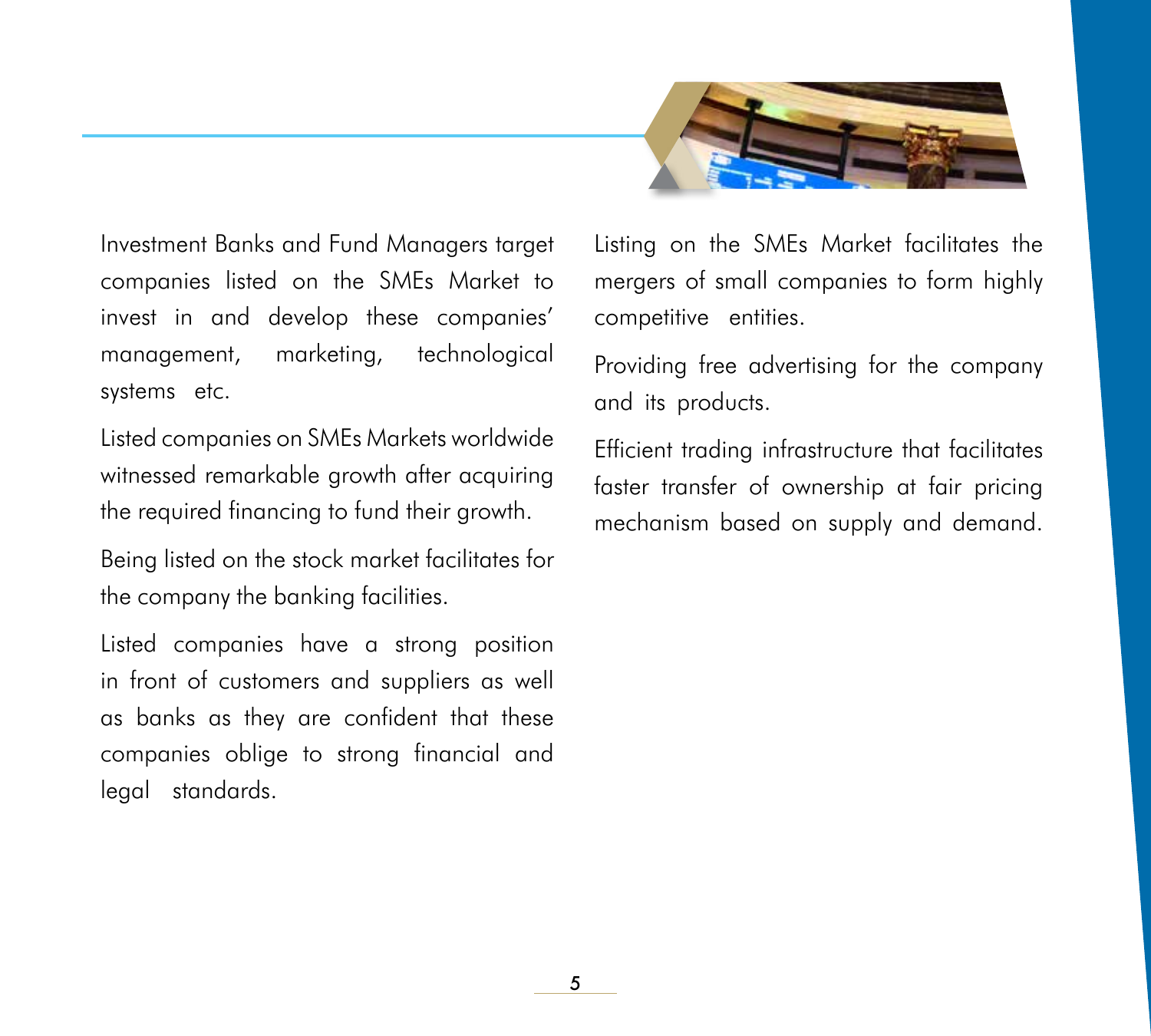

# **How to List?**

6

The listing process requires a series of procedures divided into the following stages:

First: The company planning to list must contract with one of the Nominated Advisors who will be responsible for assisting the company in all the listing stages. The Nominated Advisor will also be responsible for confirming the company's commitment to the listing and disclosure rules and regulations.

The company should remain contracted with a Nominated Advisors for a minimum period of two years from the listing date during which the nominated advisor is obligated to contract with one of the companies specialized in research coverage to issue it semiannually for the listed company.

Second: The company should list in the Financial Regulatory Authority (FRA), which has the registry for all Egyptian and foreign entities should list on to proceed in listing on the stock market. It includes basic data for each company such as the company name, address, purpose, activities, ownership structure, types of shares, major shareholders, Board of Directors and key managers as well as the shares types (preferred stocks, common stocks)

Third: Preparing the required listing documents to be submitted to the stock market's listing department, documents should be submitted within a month maximum since the FRA approval. This period may be extended upon FRA's approval.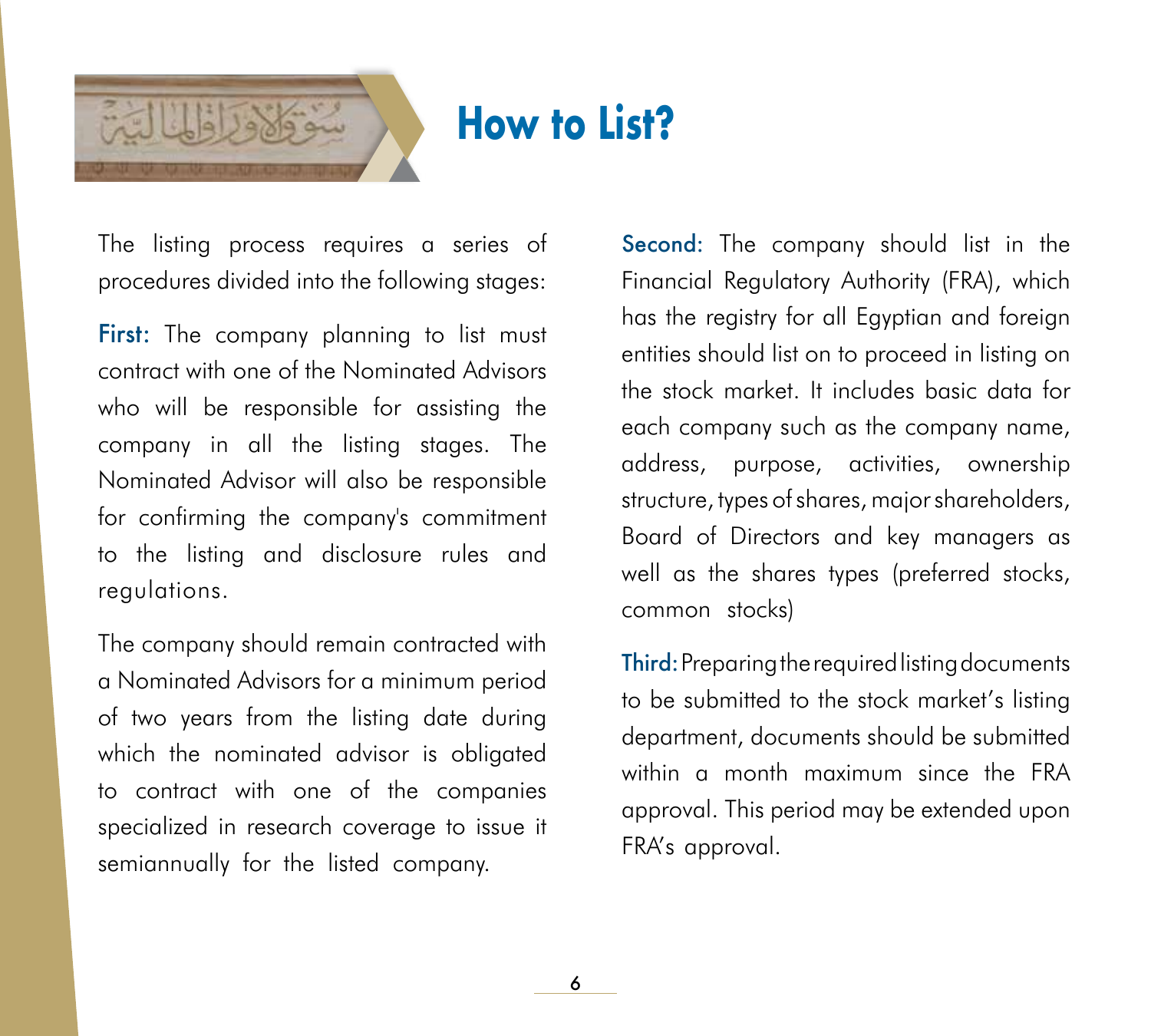Fourth: The company offers a percentage of its shares to be traded on the stock market based on the 'IPO disclosure report or Prospectus' FRA approved. The process then starts at the OPR department at the stock market.

Fifth "final phase": After the IPO success, the listing and trading requirements are fulfilled and trading commences at the SMEs platform based on the date the OPR committee determines. Moreover, the committee decides the opening price, whether or not to levy the price limits on the first trading day to determine the of the borders closing price based on supply and demand.

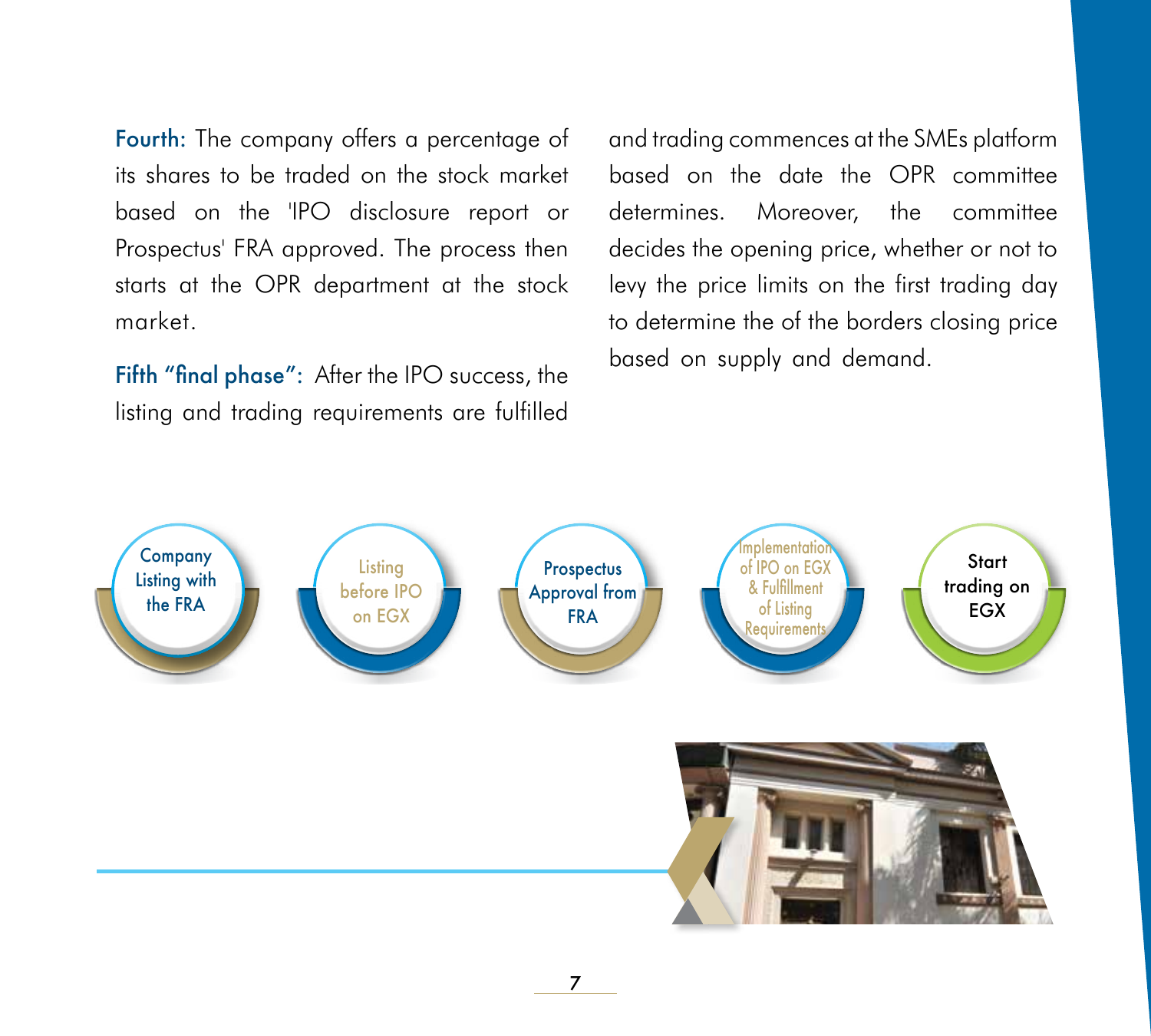

# **Does your Company Fulfill the SMEs Market Listing Requirements?**

#### **Legal Structure:**

Egyptian Shareholding Company

#### **Shares Type**

(Common Stock, Preferred stocks)

#### **Listing at FRA**

Listing at FRA is according to certain regulations ensuring that the company is eligible to go through an IPO without any obstacles.

#### **Company's Performance Report**

The company must have two-year financial statements issued prior to the listing request approved by the concerned authorities;

in case only one financial statement for a complete fiscal year is issued then it can attach a three-year future plan including the expected financial results approved by the Nominated Advisor and one of the financial consultants accredited from FRA. A "no objection" certificate from FRA on the financial consultant's study of the fair value of the share based on the principles and methodologies should be submitted.

#### **Accounting and Auditing Standards**

The financial statements should be prepared in accordance to The Egyptian accounting standards, audited by the company›s financial

8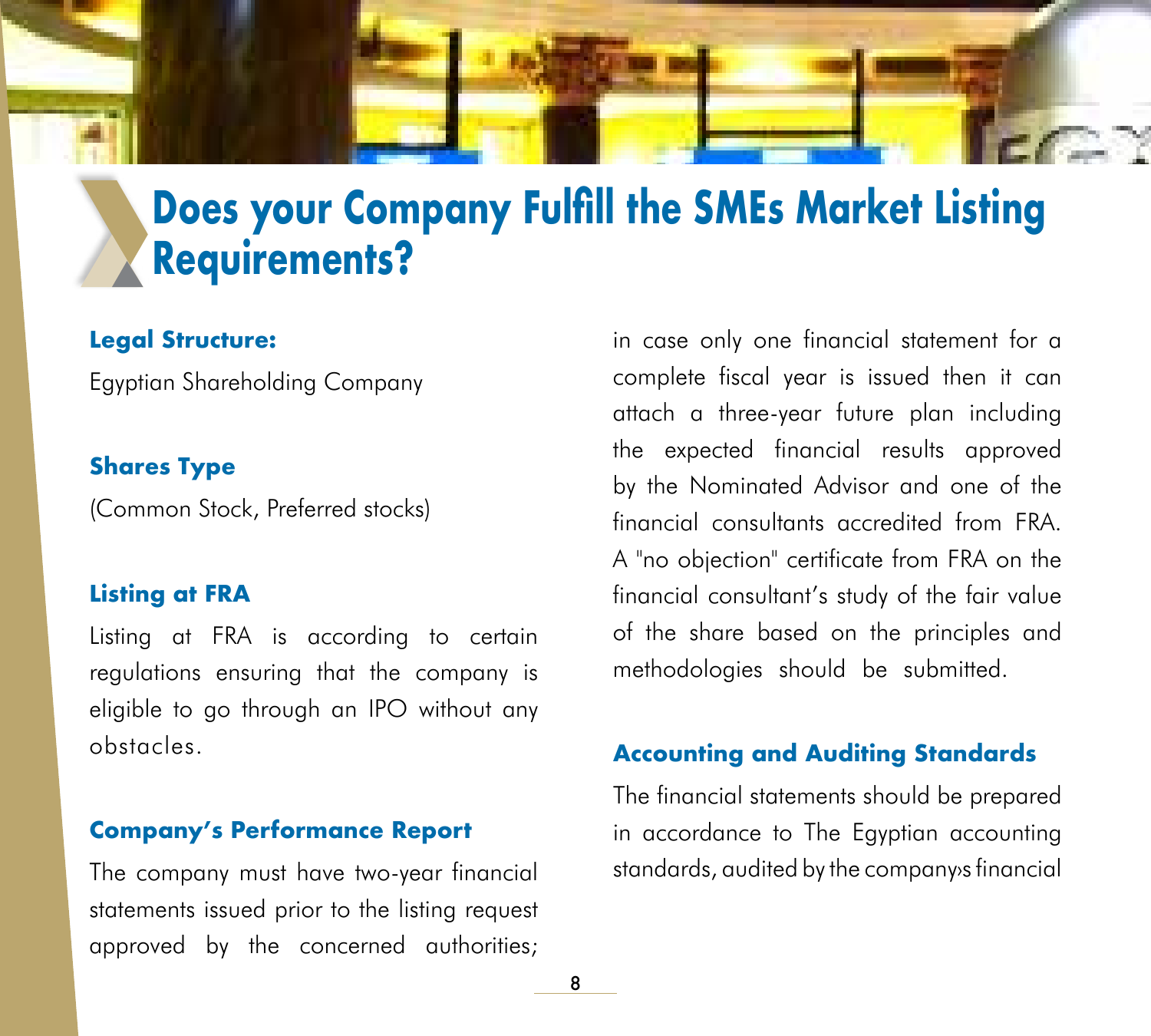

auditor and authorized via the company's General Assembly as well as the concerned authority.

#### **Financial Auditor**

He/she should be appointed through the company's General Assembly and should be listed at FRA's auditors registry.

#### **Minimum Profit**

A specific percentage of the net profit is not required for listing.

#### **Shareholders' Equity**

Shareholders' rights in the last annual or periodical financial statement issued prior to the listing request should not be less than the paid in capital.

#### **Capital to be Listed**

It should not exceed EGP 100 million and not less than EGP 1 million fully paid in upon listing, and it should not exceed EGP 200 million later on the annual or periodic financial statements.

## **Minimum Number of Shares to be Listed**

Not less than 100 thousand shares.

### **Minimum Percentage of Shares to be Offered**

It should not be less than 25% of the total listed shares or 0.25/1000 of the free floated market capitalization; yet, not less than 10% of the company's shares.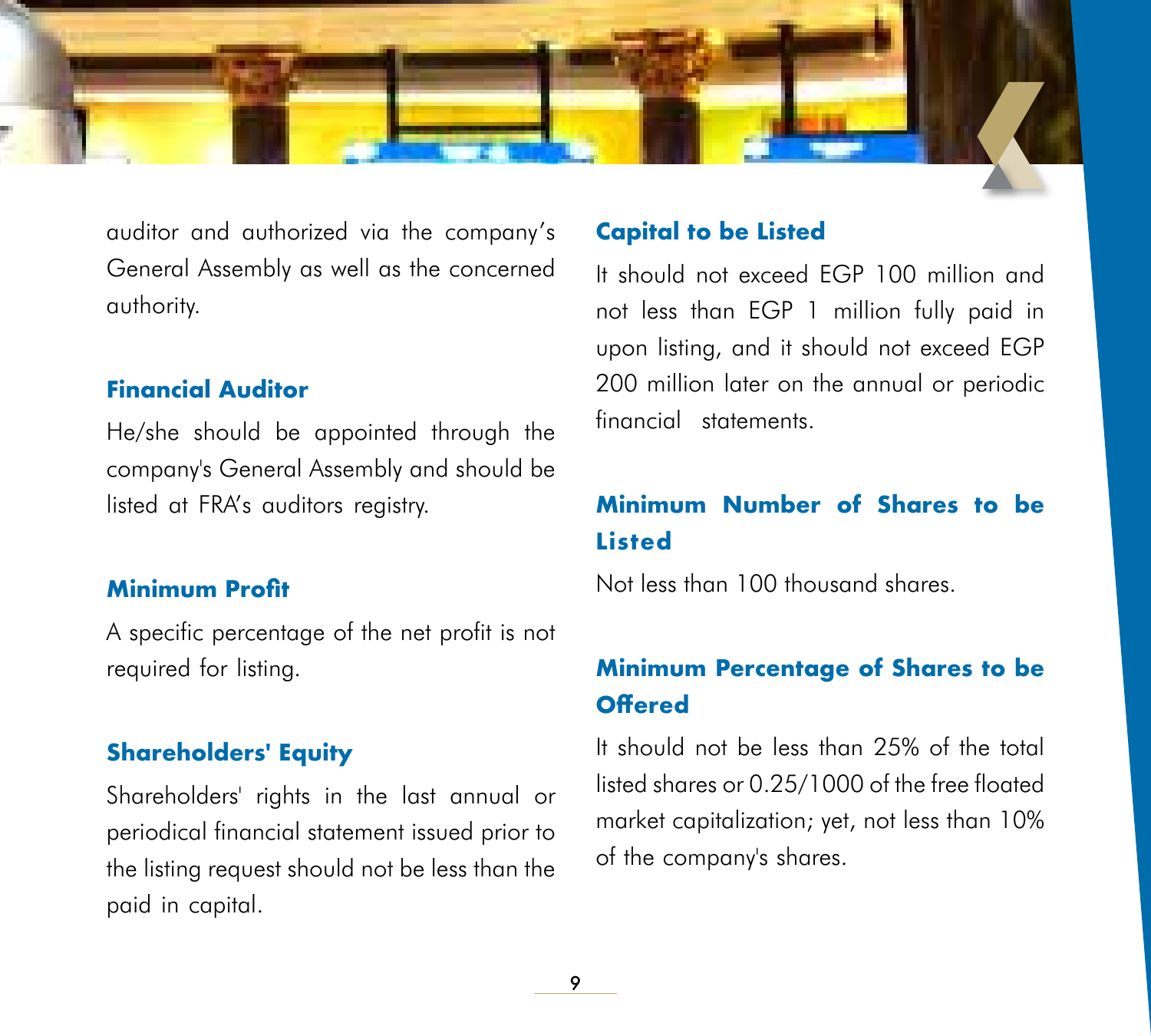

#### **Minimum Free Floated Shares**

It should be less than 10% of the total listed shares or 1/8 per thousand of the the free floated market capitalization; yet not less than 5% of the company›s shares.

### **Minimum number of shares Major shareholders should hold**

It should be not be less than 51% for a period of two fiscal years; not less than 24 months since the listing or IPO date at a minimum of 25% of the total required shares to be listed. In case half of the held shares is less than 25%, the company's Board of Directors and founders should fulfill the remaining percentage. In all cases, this 25% should be maintained for a following fiscal year, and same condition should be applied in case of any capital increase except if it is through stock dividend.

#### **Minimum Number for Shareholders**

It should be100 shareholders after the IPO, taking into account that they shares are distributed in accordance to the regulations the stock market determines.

#### **Rules and Regulations**

The SMEs Market Rules and Regulations should be followed and to resort to the main market's Listing Rules and Regulations in special circumstances.

#### **Listing Agreement**

The company requesting to list should sign an agreement with the stock market once it is notified of the acceptance of the listing. This agreement organizes the rights and obligations of each party; it includes the penalties the company will be obligated to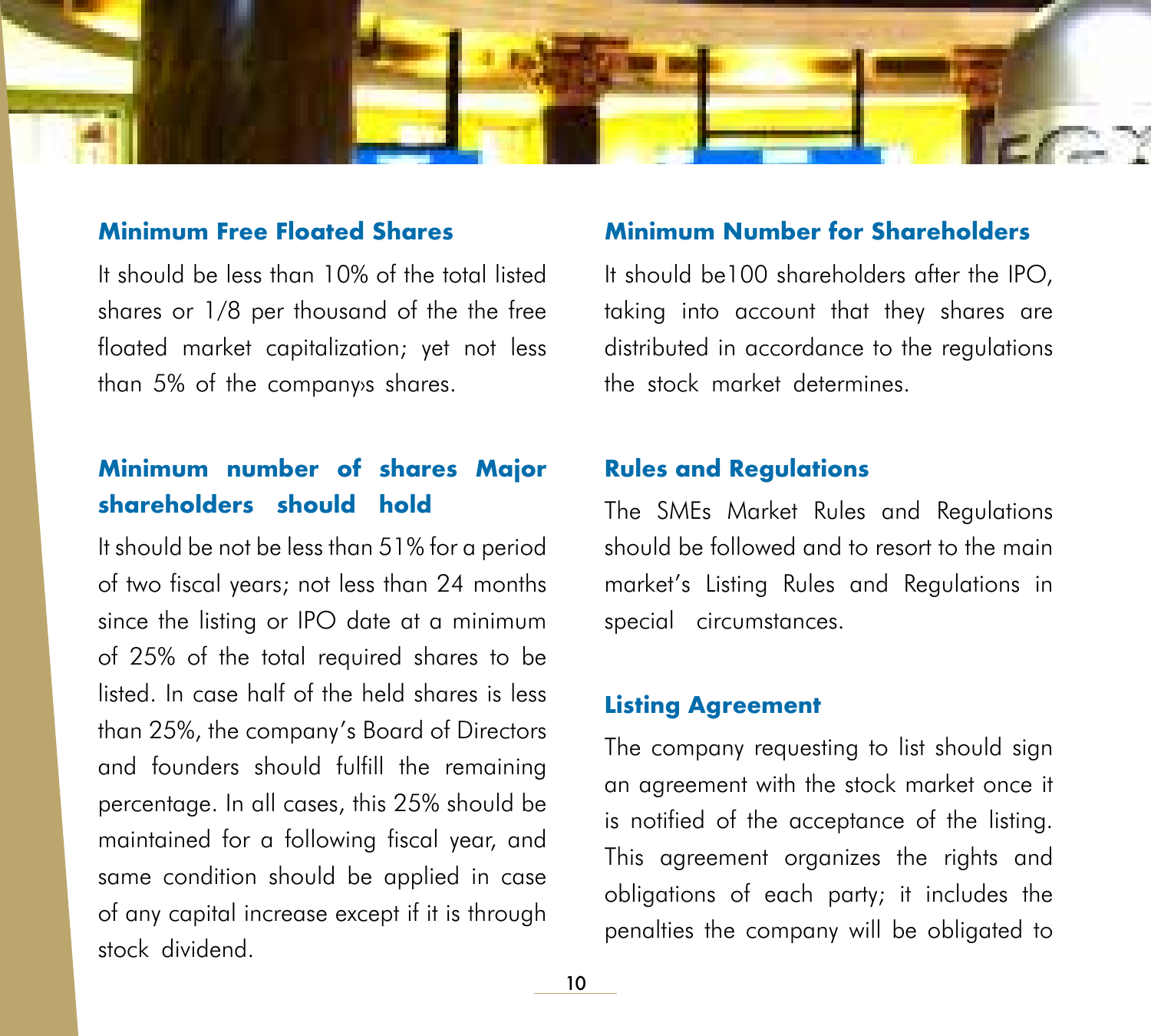

pay to the stock market penalities in case of violating the listing rules and regulations or any of the agreement's pledges. The agreement, its amendments and additional annexes are part of listing obligations.

### **- Trading Agreement & Restrictions - Central Depository of the Shares**

The company articles should be free of any restrictions on trading the shares to be listed taking into consideration the legislation governing some of the activities and certain geographical areas.

The company's shares should be centrally deposited.

#### **Contracting with a Nominated Advisor**

The contract with the nominated advisor who are certified at the stock market should be

not be less than two years contract since the listing date.

Though, among the company's shareholders there is a Risk Management Fund, investment or financial institution whose contribution is not be less than 10% of the total issued company shares, a written pledge is required to guarantee not selling his share for two years since the listing date.

#### **Website**

The company is committed to create a website for publishing data and information requested by the stock market's management.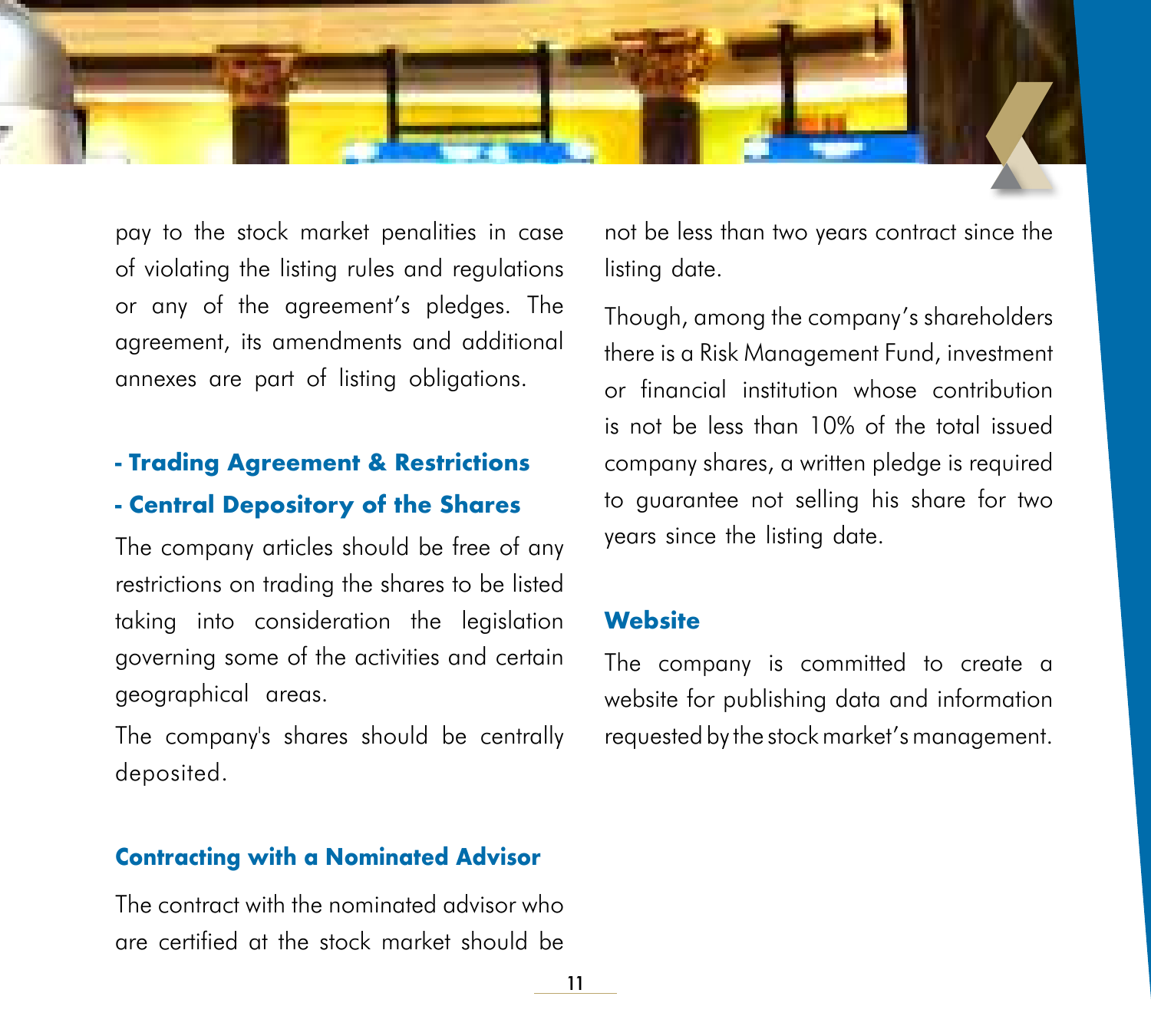

### **Commitment to Financial Expansions and Exit Plan**

The company is committed within three years from its listing date to execute expansions and to raise its issued and paid in capital.

### **The company should be committed to the following:**

- List all the issued shares of the same type.
- Submit the listing request and its attachments through the legal representative after pre-listing at FRA.
- Get the approval on the disclosure report for the IPO or the prospectus from FRA and publish the disclosure report.
- List on the stock market within a month from the FRA's listing approval.

## **What is the deadline for applying for the offering in the stock market? Is it possible to extend the deadline?**

The company should list at the stock market within a month from the listing date at FRA; the deadline may be extended with the approval after FRA's approval.

#### **Cumulative Voting**

The cumulative voting method should be used in electing the board members board, which allows the proportional representation whenever possible.

#### **Licensed Capital**

The company's licensed capital should exceed 5 times the issued capital.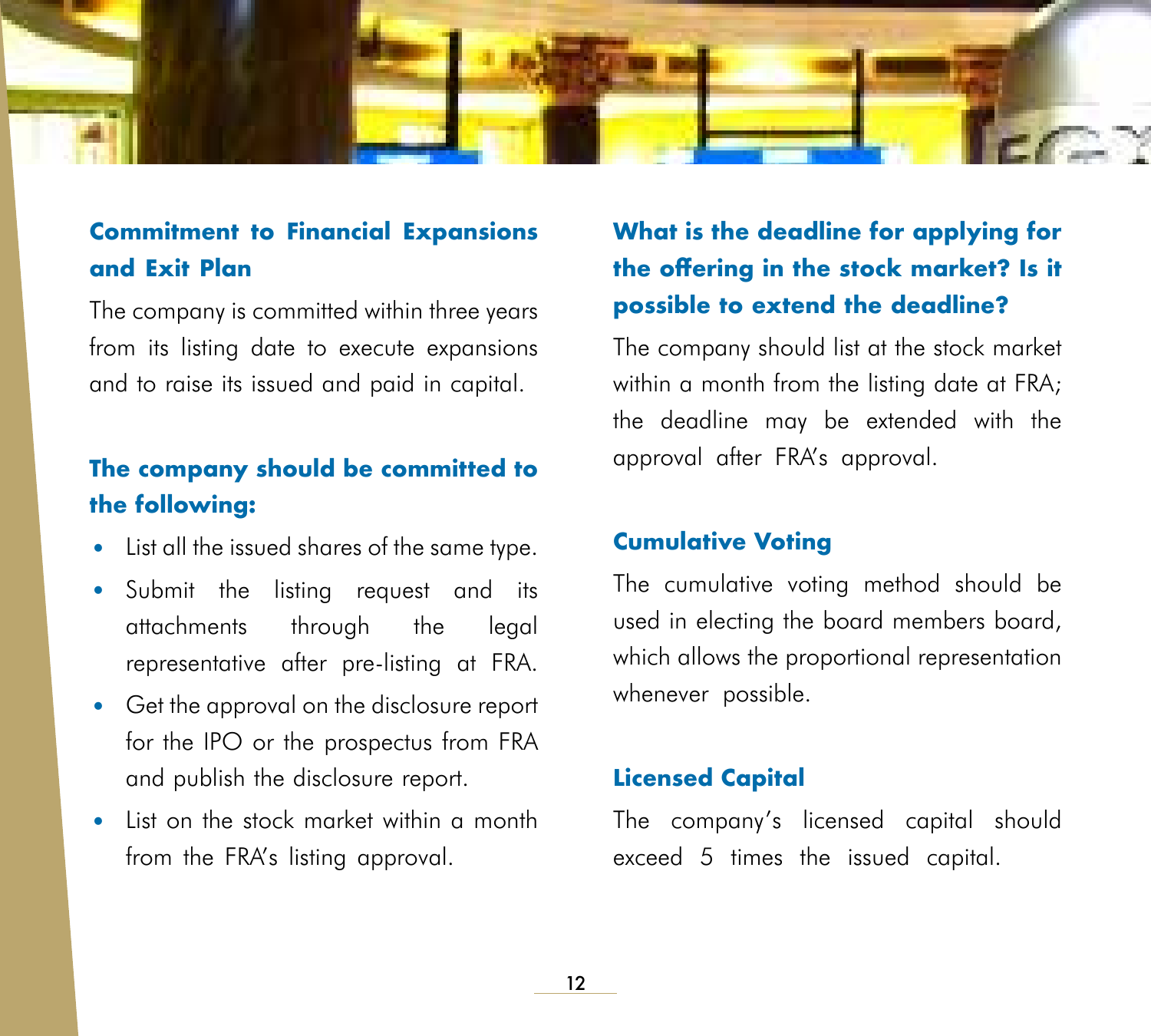

#### **Prohibition of Occupying Two Posts**

It is prohibited to delegate the Chairman post together with Managing Director or CEO post to one person.

#### **Women Representation on BOD**

The formation of the boards of directors of these companies includes at least two female members, or the percentage of women's representation shall not be less than (%25).

# **A Pledge from Each Major Shareholder and Board Member that They Don't Have Law Sentences**

Each major shareholder and board member should submit a pledge that they don't have lawsuits or sentences against them from FRA.

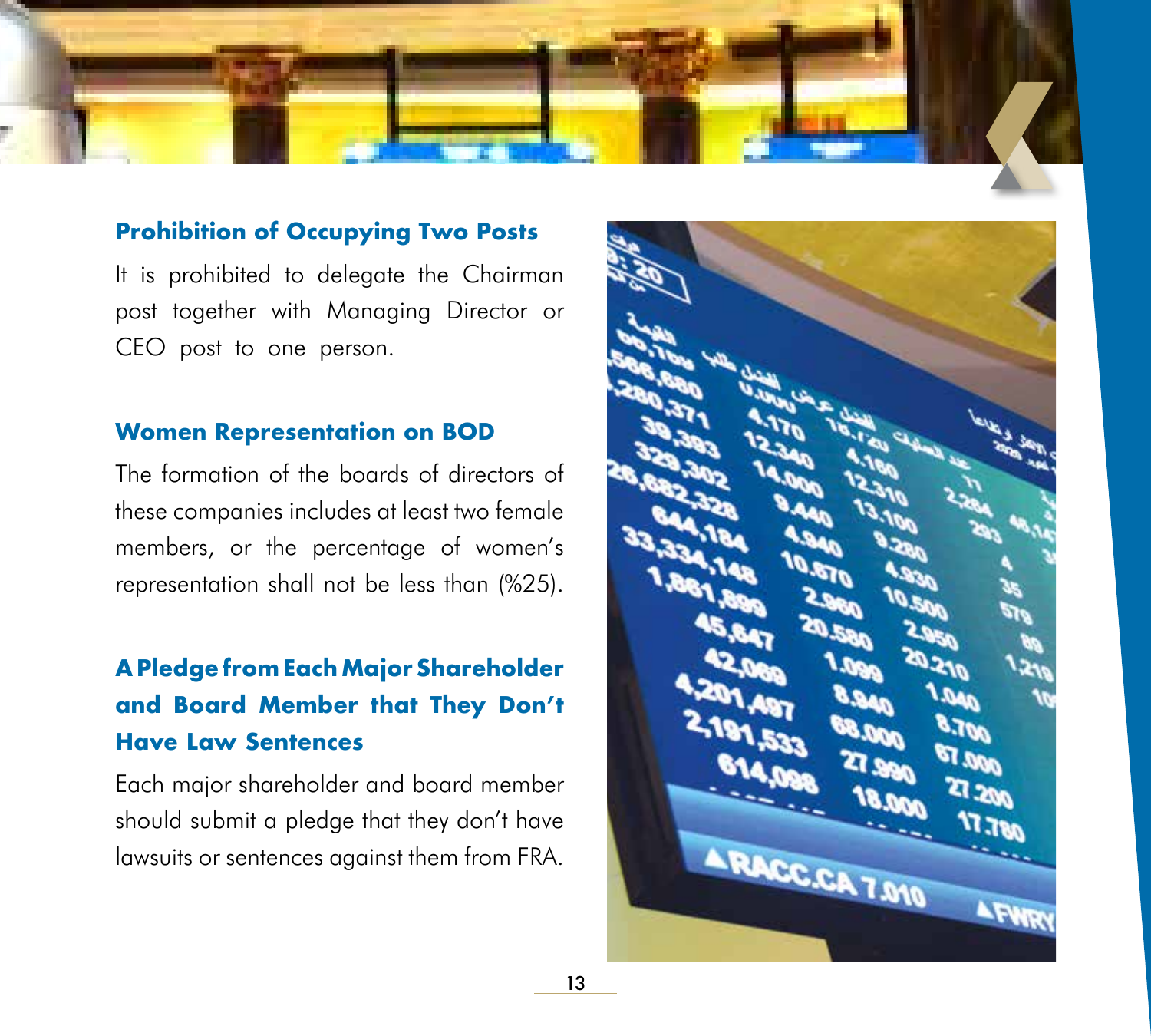

# **Main Documents Required for Listing at the SMEs Market**



# **Set of documents that prove the legal presence of the company:**

- FRA's approval to issue the company›s shares upon establishment and at every capital increase.
- The company›s Articles of Association, published at the investment or company's newsletter.
- A recent official transcript for the company's business record.

### **Documents associated with the stock market's listing request:**

• A listing registration request signed by the company's legal representative on the form prepared for that.

- A copy of the official power of attorney is submitted to the nominated advisor or to the authorized person for the listing procedures authorized by legal representative.
- FRA's Listing letter.
- The documents that prove that the company's shares are centrally deposited.
- The listing forms on the company's letterhead and stamped by the company's official stamp.
- Copies of the receipts of the services and listing fees.
- The listing agreement between the stock market and the company signed by the company's legal representative.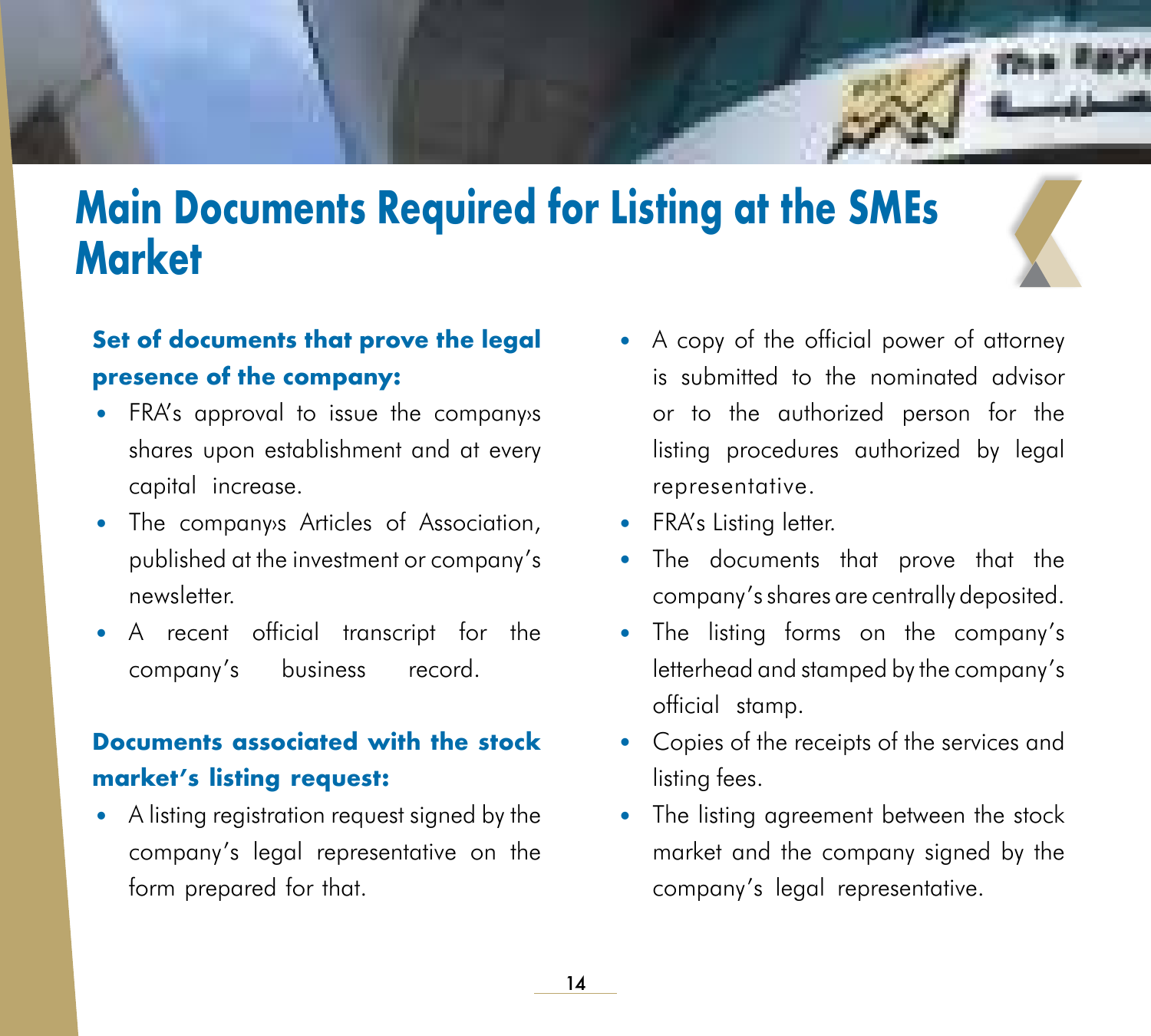

# **Documents associated with the presence or absence of the nominated advisor:**

*In case of the Nominated Advisor presence:*

- A copy of the contract between the nominated advisor and the company printed on the form prepared for that.
- A pledge from both the nominated advisor and the company acknowledging their obligations towards the stock market and FRA.

*In case, the absence of a nominated advisor:*

• A pledge signed by the legal representative of the venture capital fund or the investment institution acknowledging that it won't sell its share that is a minimum 10% of the total company shares for a two years duration starting from the listing date.

- The documents related to the company›s financial position
- Financial statements for two full fiscal years before the listing date as well as the periodical financial reports.
- The General Assembly Minutes approving the financial statements.
- In the case, the company published financial statements for one year:
- Financial statement for a fiscal year prior to the listing date.
- The General Assembly Minutes approving the financial statements approved by the authority in charge.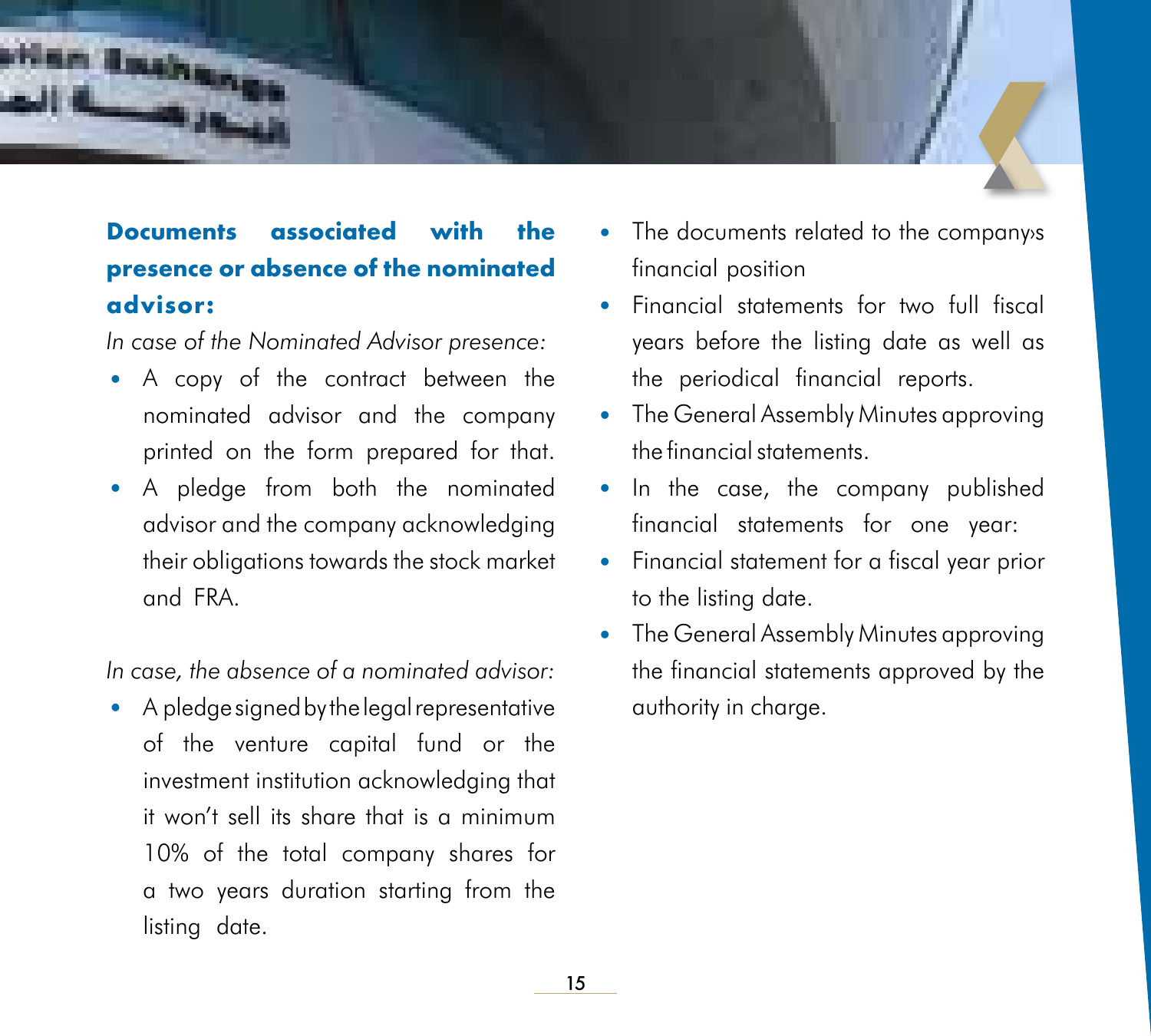

- A recent certificate from FRA certified auditor illustrating the capital progress and the method of paying each issuance.
- Three years future business plan that includes the expected results approved by the nominated advisor.
- Fair value study prepared by an independent financial consultant and approved by the financial auditor and the board of directors.

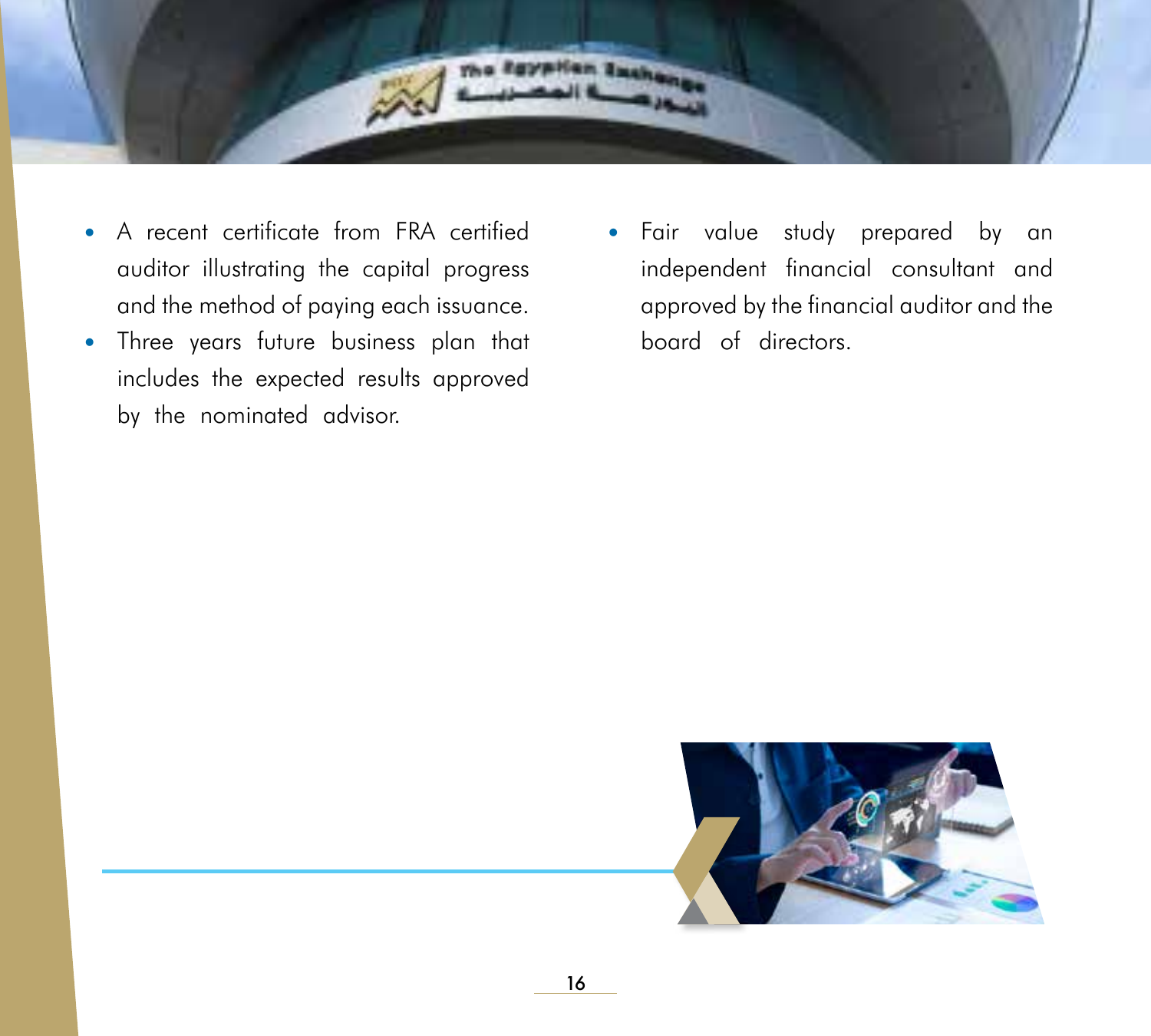

# **IPO Prospectus**

**It includes the material and marginal legal and accounting data that are necessary for the investment decision.**

**It is considered as a contract between the potential buy and sell sides based on which the deal is offered and the buyer approves to buy the offered shares.**

**It is the report that illustrates the company's financial and legal position.**

**It does not include undocumented** 

**information. It does not include fraud information; otherwise, penalties will be applied in accordance to penalties referred to by law articles (No. 95) for the year 1992.**

# **Importance of IPO Prospecuts**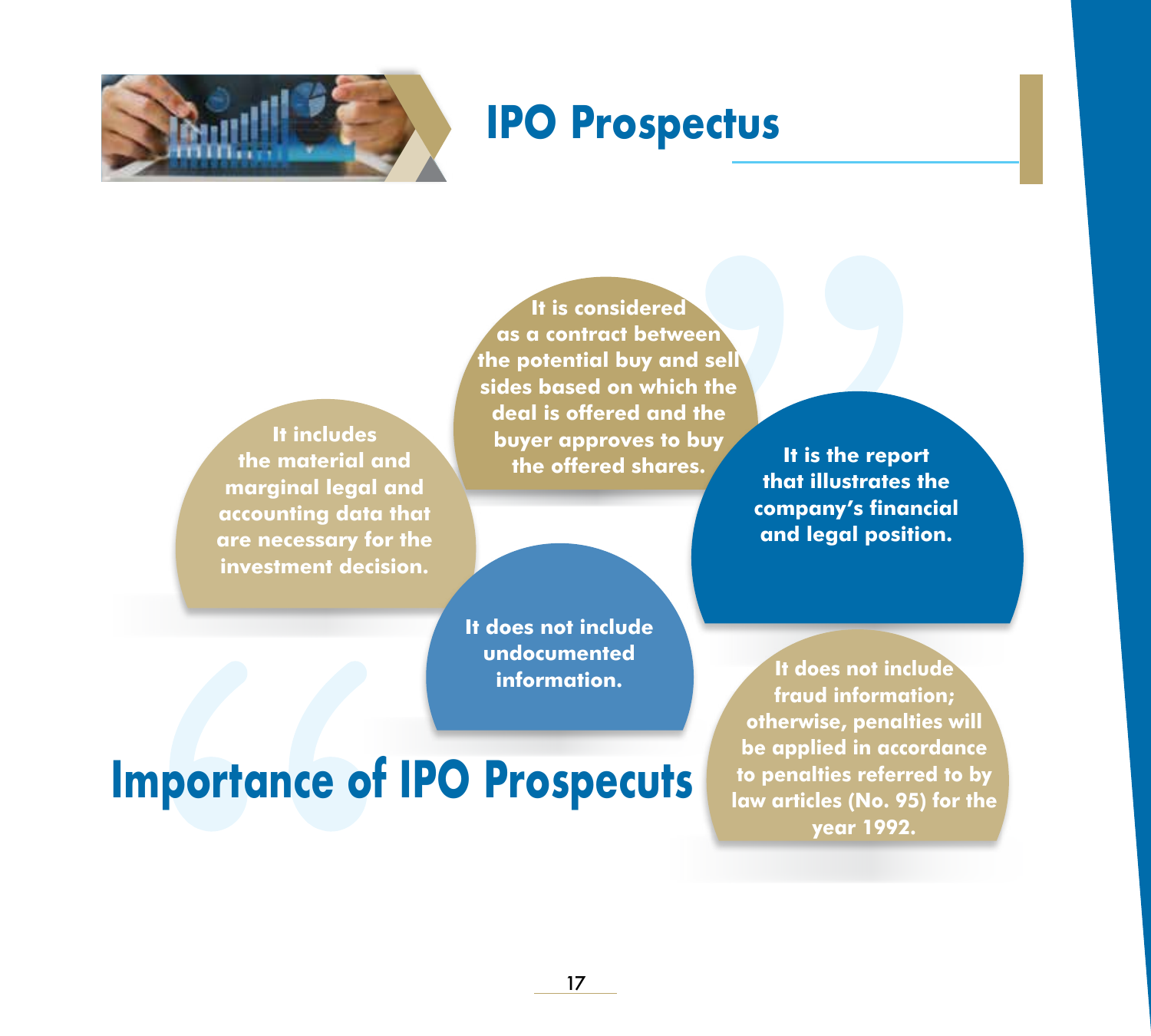

# **Steps of Listing Process**

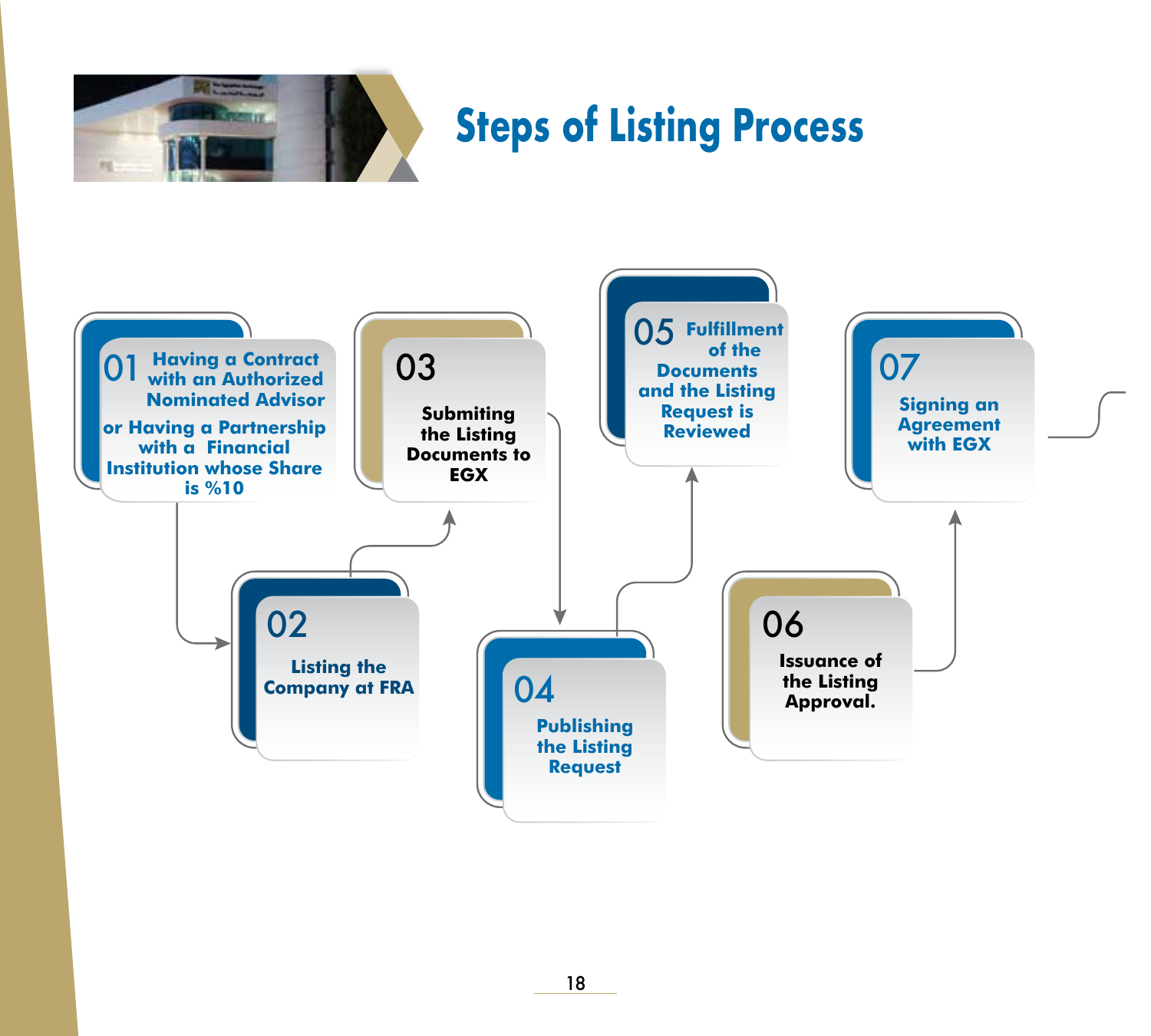